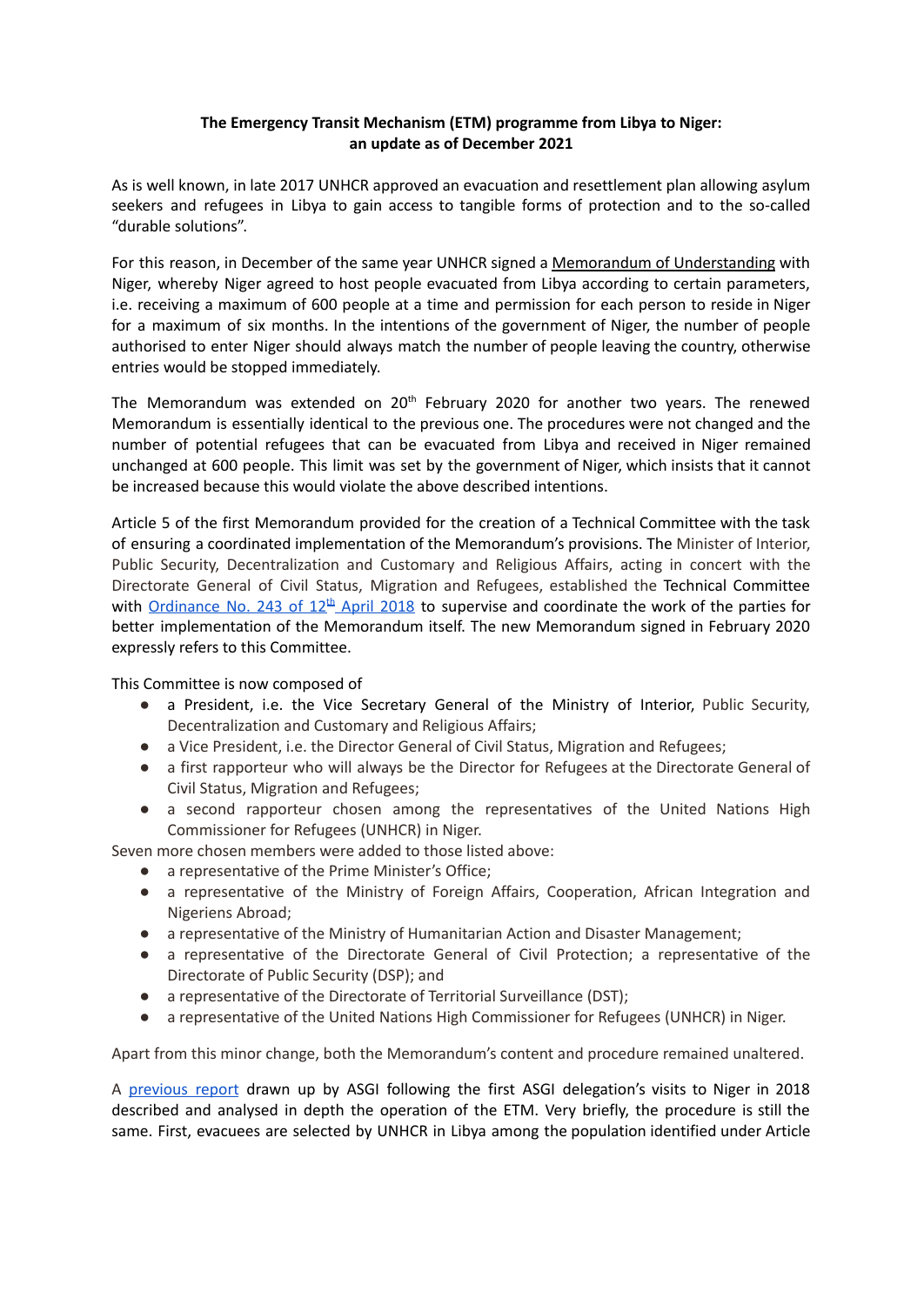3 of the Memorandum<sup>1</sup>; then UNHCR staff prepares their dossiers and submits them to Nigerien authorities, who will either approve or reject them. In case of approval, the Nigerien authorities prepare the documentation necessary to travel and to ensure that evacuees from Libya enter Niger legally.

Travel and reception of asylum seekers is organised and managed, also financially, by UNHCR. Once the asylum seekers arrive in Niger, they are hosted in the Hamdallaye camp, 40 km outside of the capital Niamey, which was opened in May 2019. Only a few evacuees with medical or psychological vulnerabilities are hosted, for limited periods of time, in transit houses managed by COOPI in Niamey.

UNHCR prepares dossiers to be submitted to the National Eligibility Commission tasked with refugee status determination according to Nigerian legislation. In these dossiers UNHCR gives its opinion, either positive or negative, on each individual case. This opinion is a necessary condition to gain access to resettlement programmes in other countries. The Eligibility Commission hardly ever disregards the UNHCR's opinion.

During its December 2021 visit to Niamey, the ASGI delegation met with five refugees from Eritrea and it interviewed a member of the National Eligibility Commission, IOM and UNHCR staff operating in Niamey, the COOPI Head of Mission and a migrants' rights lawyer in Niger. The aim of these interviews was to gain an overall view of what evacuees from Libya actually went through during the four years since the implementation of the Memorandum. The resulting picture does not differ tangibly from the findings of the first report mentioned above and its later update of 2019. The processing of applications is very slow and it certainly exceeds the six-month time-limit laid down in the Memorandum, which considerably reduces arrivals and evacuations from Libya.

According to UNHCR staff, only 1% of asylum seekers evacuated from Libya obtain refugee status. Once the rejection has become final, migrants are informed that they can gain access to Assisted Voluntary Return through IOM and regularise their residence in Niger under the country's legislation. Given Niger's precarious social and economic situation, this is obviously a complex course of action also because it is not tangibly supported by any organisation. If foreigners evacuated from Libya have their applications for refugee status rejected and do not sign up for AVR, they are left to themselves without any backup.

There is another problem affecting those who have been recognised as refugees by UNHCR and by the Nigerien authorities, but cannot get access to resettlement programmes because requested countries reject resettlement submissions they receive from UNHCR. As pointed out by UNHCR staff during interviews, "resettlement is not a right". UNHCR has signed agreements with a number of countries for the Memorandum's implementation and supports in its dossiers the resettlement of individuals who have been recognised as refugees in Niger; however each state has a wide margin of discretion in deciding who should or should not be accepted.

If their resettlement is rejected, UNHCR may, according to the circumstances, decide to go for a review of the decision in the same country or submit the same dossier to another country. There is no limit to the number of countries that can be requested to consider a resettlement submission but each time UNHCR must inform the requested country if the applicant's request has been rejected by other countries, which reduces the chances of the application being successful in another State.

Requested countries are always chosen by UNHCR according to criteria stated by the counties themselves. In other words, the first requested country is where, according to UNHCR, a certain refugee is most likely to be accepted. Once that country has rejected the application, the road to

Refugees recognised by UNHCR under its mandate in Libya, asylum seekers already registered by UNHCR in Libya, stateless persons or persons at risk of statelessness and family members of the above categories.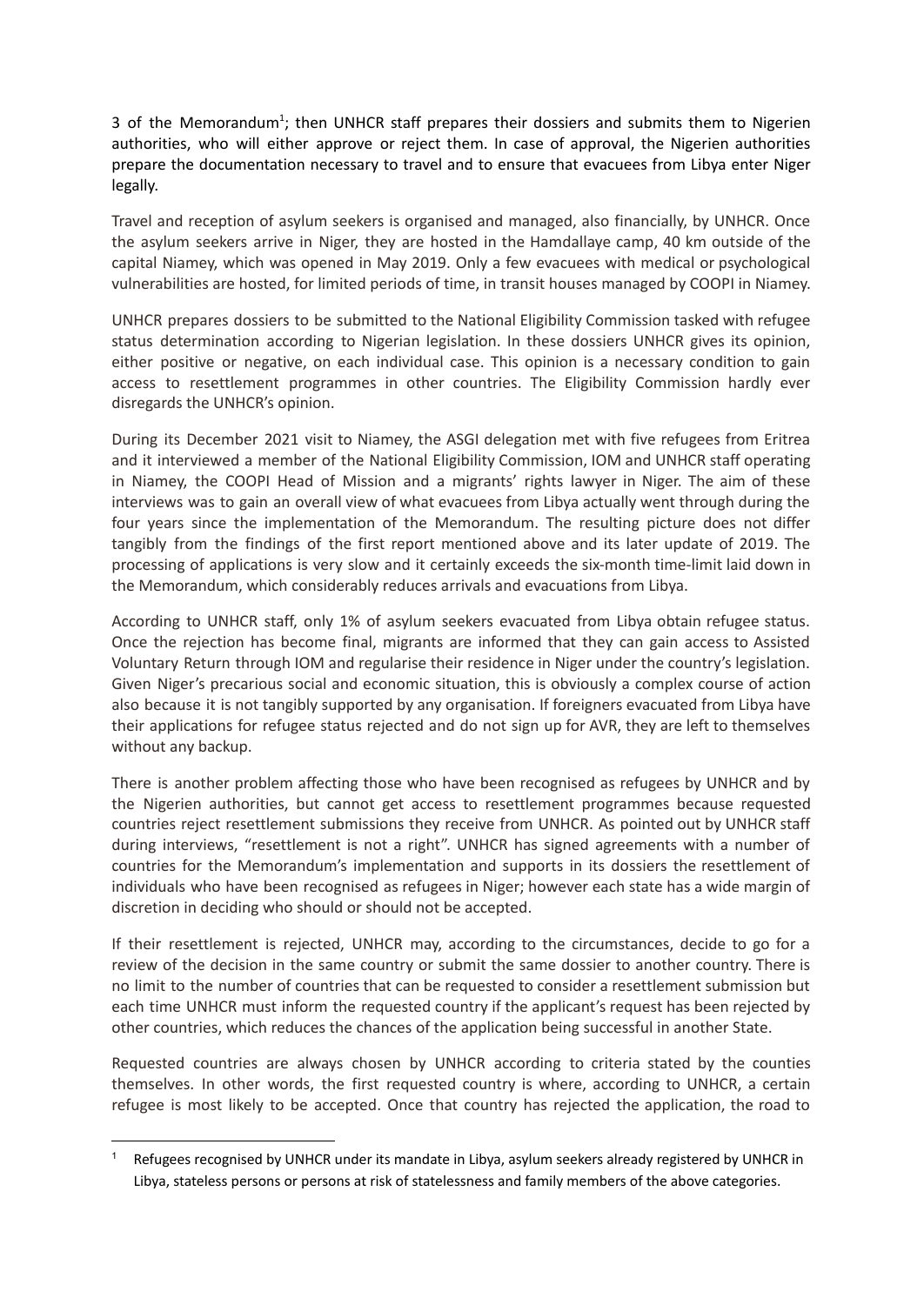resettlement in other countries inevitably becomes more difficult.

There is no uniform examination procedure of dossiers in different States; some only examine the documentation gathered and submitted by UNHCR, others conduct one or more interviews through their officials, either online or face-to-face.

Likewise, there is no uniform rejection procedure. Not all the States participating in resettlement programmes provide a written decision and/or explain the reasons for making a rejection decision. In some cases, they simply reply to the request made by UNHCR by listing the names of those who have been accepted and those rejected, without giving any reasons for their decision. Where the requested country does not reply in writing, applicants are not issued with any documentation even by UNHCR which simply informs them accordingly and offers general counselling on future options.

UNHCR provides requested resettlement countries with a dossier composed of a standard form divided into three sections: the first section contains information on arrival and registration, including a life history and an account of family life; the second section is focused on the reasons why the applicant fled his country and the risks of his return; the third section lists vulnerabilities.

Countries participating in resettlement programmes may also have specific requirements and may wish to examine the dossier in greater detail or collect biometric data, unless they have already been provided, for the purpose of security screening.

Those who are unable to be admitted to resettlement remain in Niger in a UNHCR camp with a fully recognised status but with quite different prospects than those presented in Libya when signing up for the ETM programme.

UNHCR was unable to provide procedural time limits and explained that the uncertainty of processing times was due to a number of factors, including the situation in Libya, the COVID-19 pandemic and the timescales of the various requested countries.

As for the criteria used for selecting evacuees from Libya, answers were always vague and elusive and referred to the use of two main criteria: first, whether the potential evacuees had already been registered by UNHCR as protection seekers in Libya and secondly, whether they were considered vulnerable. We were unable to understand tangibly how evacuees are actually identified within the general category of asylum seekers registered as vulnerable, given the low numbers of participants in the ETM programme. In any case, it would seem that a first assessment of the real chances of resettlement after recognition of refugee status already takes place in Libya and this is one of the criteria used to select evacuees.

Every time questions were asked about Nigerian women victims of trafficking, a vulnerable category *par excellence*, the answers were vague and the matter was always referred to UNHCR staff in Libya. As already mentioned, during its visit to Niamey the ASGI delegation met up with five Eritrean citizens who had been evacuated from Libya in early 2018 and since then stuck in different stages of the procedure in Niger. Three of them were transferred to the Hamdallaye camp after it was opened in May 2019 where they have been stuck ever since. They told us that hygienic conditions are very poor and precarious. During the rainy season, tents do not hold up and they were expressly instructed to leave them for their own safety but, conversely, they were not provided with alternative shelter.

All interviewees met with UNHCR in Libya in the detention camps of Tarek Al Mattar, Tripoli or Misrata where they were registered for access to the ETM programme. When they decided to accept evacuation and on the basis of the information they were given they would never have thought that they would be stuck in Niger for almost four years or even run the risk of having to settle down there.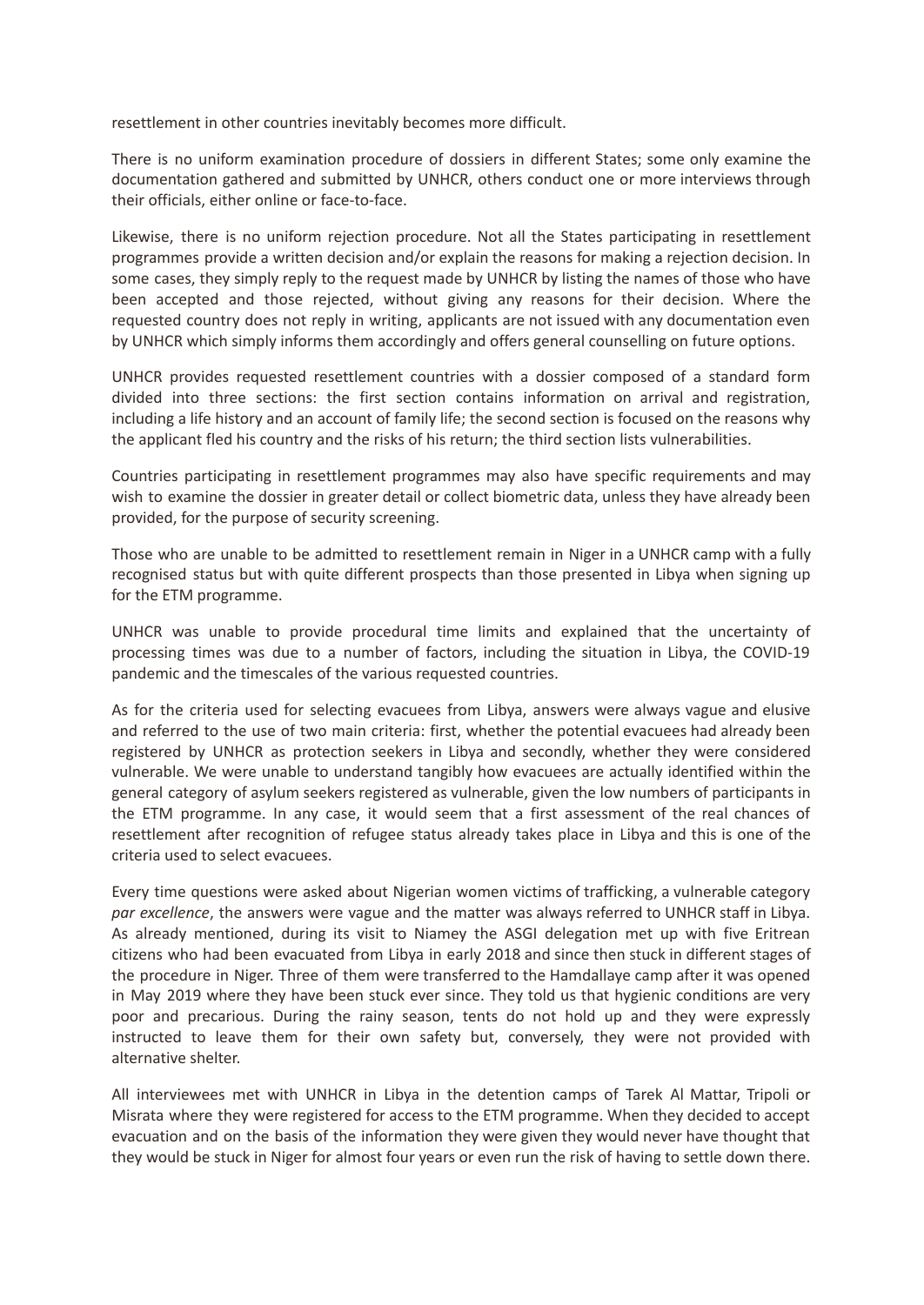Three of them were recognised as refugees in Niger between late 2019 and early 2020 and since then they have been waiting for resettlement. Two of them were refused resettlement to Canada because of their age and because they had spent some time in the Eritrean army, another one was rejected also by Sweden but was not handed any written document<sup>2</sup>. Canada seems to be one of the few countries to provide individual, written and reasoned rejection letters, although its decisions cannot be appealed in any way.

One of the applicants interviewed was hosted with his wife and two small children, one born in Libya and one in Niger, in one of COOPI's transit houses in Niamey for vulnerable people with mental health problems. His wife had suffered a lot in Libya and giving birth to two children and living in precarious conditions had worsened her depression. Because of her mental condition they could not live in the Hamdallaye camp. This woman had never had a personal interview with UNHCR or other bodies. Only her husband was interviewed but his story sounded unclear in some parts and he received a first negative decision from the Eligibility Commission. He appealed against the decision in the hope that he could clarify the doubts which had emerged during the first instance procedure. However, a decision on his appeal has been pending for months now. One more applicant told us that he brought an appeal over a year ago and is still waiting for the outcome.

In general, all applicants report events occurring in Niger in a confused manner. The long, monotonous days, months and years they spend in the country, without work or practical things to do, combined with a lack of reliable information makes it hard for them to reconstruct accurately what they have lived through so far. In particular, all the interviewees give the impression that after the first two years of the MoU's operation, from 2020 onwards everything has been sort of suspended and slowed down. The information they receive is scarce and fragmented and often proven to be inaccurate by later events.

Even a COOPI representative underlined in his interview that during the first years of implementation of the Memorandum the ETM really seemed to be an innovative instrument with great potential but at present it has become one of the many UNHCR projects, which further reduces the already limited scope that this project has had from the beginning.

According to UNHCR staff, in the last year the average number of people participating in the ETM programme in Niger, hosted either in the Hamdallaye camp or in transit houses managed by COOPI in Niamey, was around 360. The COOPI representative explained that transit houses can accommodate up to 400 people, while the Hamdallaye camp originally had a capacity of 1,500 people.

Arrivals have decreased although UNHCR staff reports that there are departures and arrivals on a daily basis in the framework of the ETM. However, those who live in the Hamdallaye camp did not confirm this statement.

The latest available data [published](https://reporting.unhcr.org/sites/default/files/Niger%20ETM%20Factsheet%20May%202021.pdf) in May 2022 by UNHCR show that the number of people evacuated to Niger from the beginning of the project amounts to 3361.

## **Conclusions**

Along with assisted voluntary return programmes, the ETM programme is one of the few measures implemented to compensate for the blocking of migrant departures by sea from Libya towards Italy and the European Union and to propose a narrative in which European countries take steps to protect migrants who are detained in inhumane and degrading conditions in Libya. However, as evidenced by several feature articles drawn up over the years by ASGI, the ETM is far from being an effective instrument of protection.

 $2^{\circ}$  Even the 2019 inspection had clearly revealed that several countries refuse resettlement to citizens from Somalia, Eritrea or Ethiopia who served long time in the army